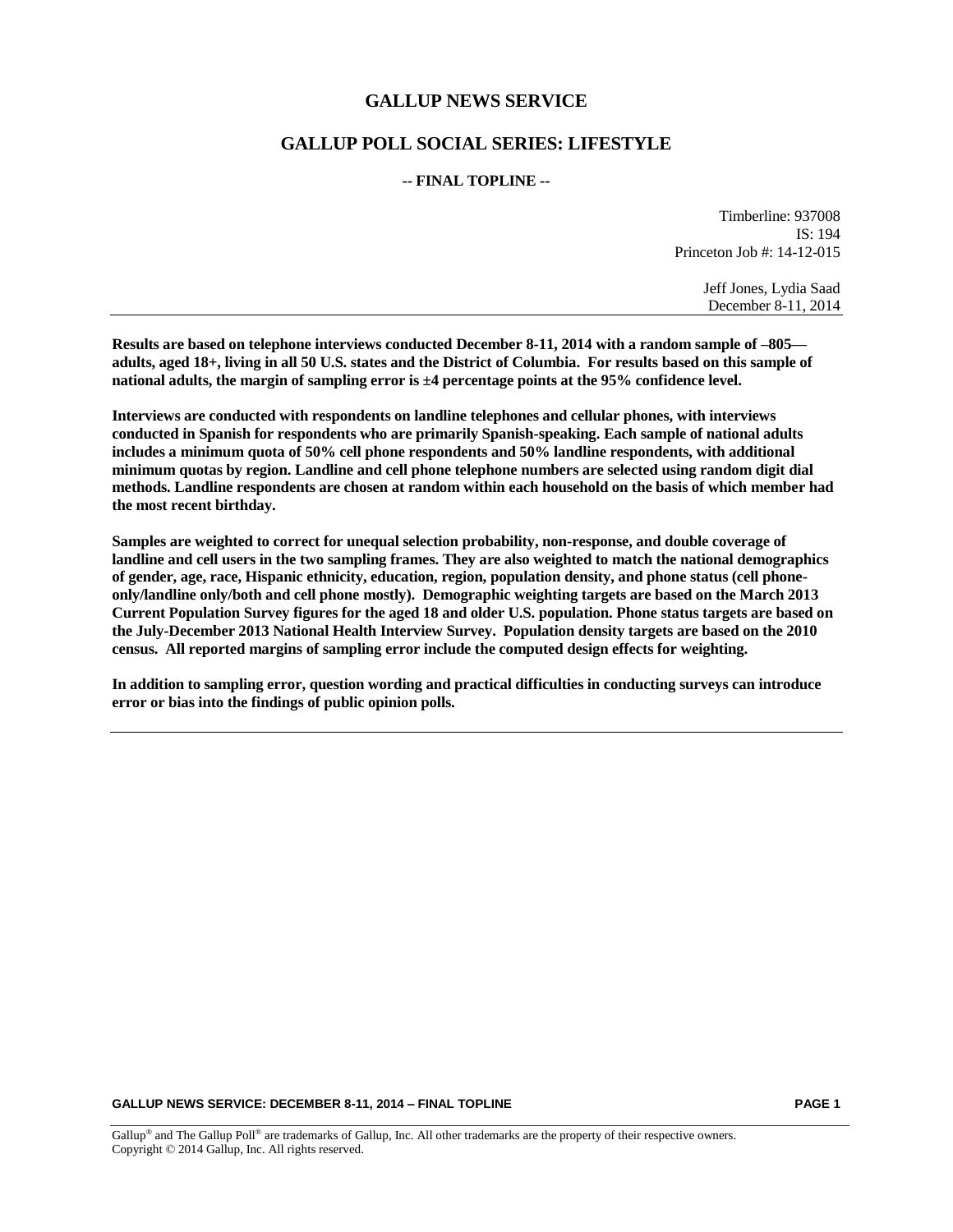|                            | Very           |      |         | Very | N <sub>o</sub> |                |  |
|----------------------------|----------------|------|---------|------|----------------|----------------|--|
| 2014 Dec 8-11              | high           | High | Average | Low  | low            | opinion        |  |
|                            |                |      |         |      |                |                |  |
| Advertising practitioners  | $\overline{2}$ | 8    | 44      | 31   | 11             | 3              |  |
| <b>Bankers</b>             | $\overline{4}$ | 19   | 49      | 20   | 6              |                |  |
| <b>Business executives</b> | 2              | 15   | 50      | 23   | 9              | $\overline{2}$ |  |
| Car salespeople            | $\overline{2}$ | 6    | 46      | 31   | 14             | $\overline{2}$ |  |
| Clergy                     | 11             | 35   | 35      | 8    | 5              | 6              |  |
| Lawyers                    | 5              | 16   | 45      | 22   | 12             | -1             |  |
| Medical doctors            | 14             | 51   | 29      | 4    | 3              | ∗              |  |
| Members of Congress        |                | 6    | 30      | 37   | 24             | 1              |  |
| <b>Nurses</b>              | 25             | 55   | 17      | 1    |                |                |  |
| Pharmacists                | 15             | 50   | 28      | 4    | 3              |                |  |
| Police officers            | 14             | 34   | 31      | 12   | 8              |                |  |

8. Please tell me how you would rate the honesty and ethical standards of people in these different fields -- very high, high, average, low, or very low? How about – [RANDOM ORDER]?

## **GALLUP NEWS SERVICE: DECEMBER 8-11, 2014 – FINAL TOPLINE PAGE 2**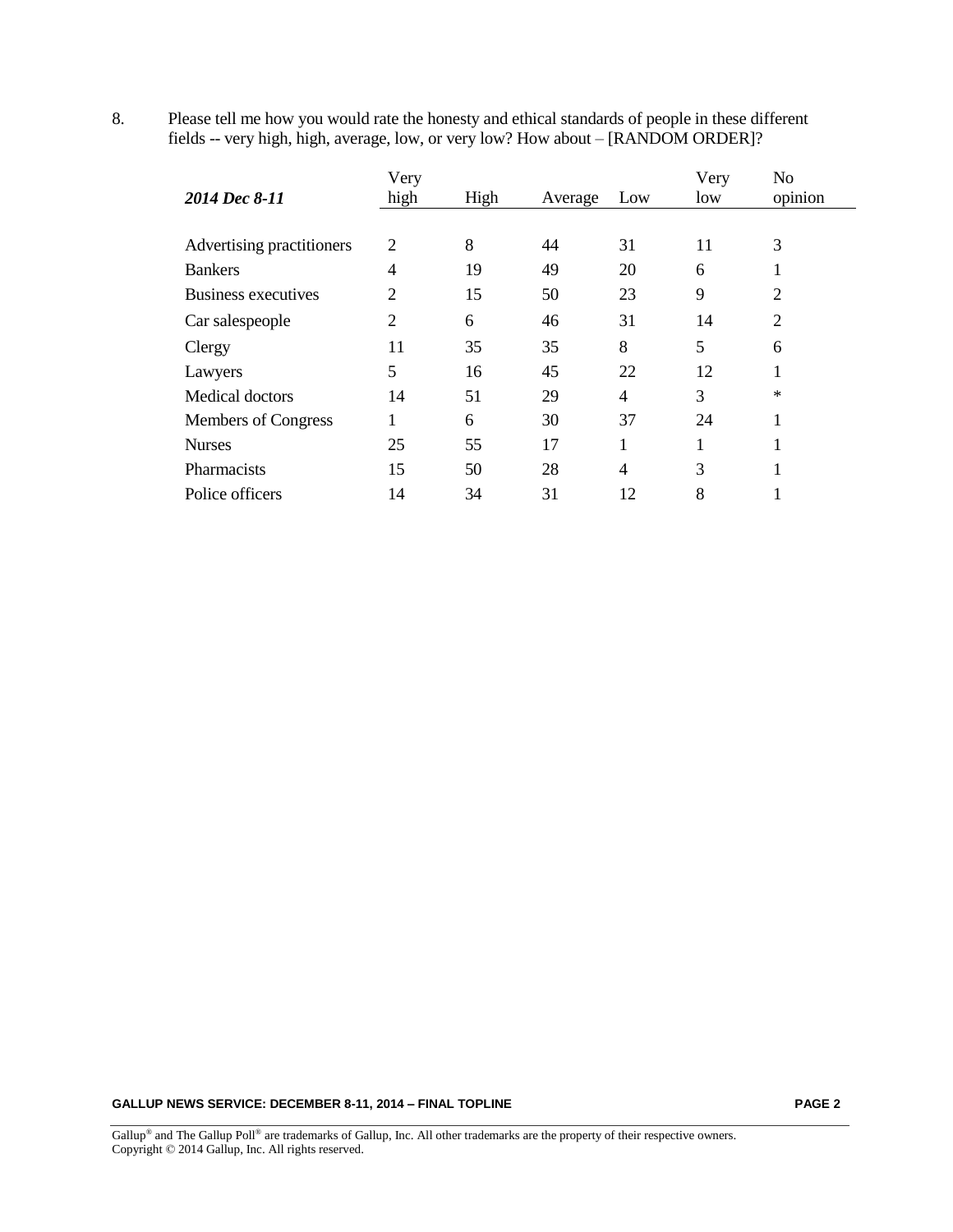# **Q.8 (HONESTY AND ETHICS) CONTINUED**

# **RECENT TREND: PERCENT SAYING "VERY HIGH" / "HIGH"**

|                            |                          |                                                     |       | Feb                                                 | <b>Nov</b>     |                                                     |        |                                                     |                                                     |      |                          |                                                     |                |                                                     |                                                     |        |                |
|----------------------------|--------------------------|-----------------------------------------------------|-------|-----------------------------------------------------|----------------|-----------------------------------------------------|--------|-----------------------------------------------------|-----------------------------------------------------|------|--------------------------|-----------------------------------------------------|----------------|-----------------------------------------------------|-----------------------------------------------------|--------|----------------|
|                            | 1999                     | 2000                                                | 2001  | 2002                                                | 2002           | 2003                                                | 2004   | 2005                                                | 2006                                                | 2007 | 2008                     | 2009                                                | 2010           | 2011                                                | 2012                                                | 2013   | 2014           |
| <b>Nurses</b>              | 73                       | 79                                                  | 84    | 83                                                  | 79             | 83                                                  | 79     | 82                                                  | 84                                                  | 83   | 84                       | 83                                                  | 81             | 84                                                  | 85                                                  | 82     | 80             |
| Medical doctors            | 58                       | 63                                                  | 66    | $\hspace{0.05cm} -\hspace{0.05cm} -\hspace{0.05cm}$ | 63             | 68                                                  | 67     | 65                                                  | 69                                                  | 64   | 64                       | 65                                                  | 66             | 70                                                  | 70                                                  | 69     | 65             |
| Pharmacists                | 69                       | 67                                                  | 68    | $\overline{\phantom{a}}$                            | 67             | 67                                                  | $72\,$ | 67                                                  | 73                                                  | 71   | 70                       | 66                                                  | $71\,$         | 73                                                  | 75                                                  | 70     | 65             |
| Police officers            | 52                       | 55                                                  | 68    | 61                                                  | 59             | 59                                                  | 60     | 61                                                  | 54                                                  | 53   | 56                       | 63                                                  | 57             | 54                                                  | 58                                                  | 54     | $48\,$         |
| Clergy                     | 56                       | 60                                                  | 64    | $\overline{\phantom{a}}$                            | 52             | 56                                                  | 56     | 54                                                  | 58                                                  | 53   | 56                       | 50                                                  | 53             | 52                                                  | 52                                                  | 47     | 46             |
| <b>Bankers</b>             | 30                       | 37                                                  | 34    | $\overline{\phantom{a}}$                            | 36             | 35                                                  | 36     | 41                                                  | 37                                                  | 35   | 23                       | 19                                                  | $23\,$         | $25\,$                                              | 28                                                  | 27     | $23\,$         |
| Lawyers                    | 13                       | 17                                                  | 18    | $\overline{\phantom{a}}$                            | 18             | 16                                                  | 18     | 18                                                  | 18                                                  | 15   | 18                       | 13                                                  | 17             | 19                                                  | 19                                                  | 20     | 21             |
| <b>Business executives</b> | 23                       | 23                                                  | 25    | 16                                                  | 17             | 18                                                  | $20\,$ | 16                                                  | 18                                                  | 14   | 12                       | 12                                                  | 15             | $18\,$                                              | 21                                                  | $22\,$ | 17             |
| Advertising practitioners  | 9                        | 10                                                  | 11    | 14                                                  | $\overline{9}$ | 12                                                  | 10     | 11                                                  | 11                                                  | 6    | 10                       | 11                                                  | 11             | 11                                                  | 11                                                  | 14     | $10\,$         |
| Car salespeople            | $\,8\,$                  | $\overline{7}$                                      | 8     | $\overline{\phantom{a}}$                            | 6              | $\overline{7}$                                      | 9      | 8                                                   | $\tau$                                              | 5    | 7                        | 6                                                   | $\tau$         | $\tau$                                              | $8\,$                                               | 9      | 8              |
| Members of Congress        | 11                       | 21                                                  | 25    | $\overline{\phantom{a}}$                            | 17             | 17                                                  | 20     | 14                                                  | 14                                                  | 9    | 12                       | 9                                                   | 9              | $\overline{7}$                                      | 10                                                  | 8      | 7              |
| Grade school teachers      | $\overline{\phantom{a}}$ |                                                     | $-$   | --                                                  |                | $\hspace{0.05cm}$ $\hspace{0.05cm}$                 | 73     | $--$                                                | $- -$                                               | 74   | $\overline{\phantom{a}}$ | $\hspace{0.05cm} -\hspace{0.05cm} -\hspace{0.05cm}$ | 67             | $\hspace{0.05cm}$ $\hspace{0.05cm}$                 | $\overline{\phantom{a}}$                            | 70     |                |
| Military officers          | $\overline{\phantom{m}}$ | $\overline{a}$                                      | $-$   | $\overline{a}$                                      | 65             | $\hspace{0.05cm} -\hspace{0.05cm} -\hspace{0.05cm}$ | 72     | $--$                                                | $\overline{\phantom{m}}$                            | 65   | $\overline{\phantom{a}}$ | $-$                                                 | 73             | $\hspace{0.05cm} -\hspace{0.05cm} -\hspace{0.05cm}$ | $\hspace{0.05cm} -\hspace{0.05cm} -\hspace{0.05cm}$ | 69     | $-$            |
| Day care providers         | 41                       | $-$                                                 | $-$   |                                                     | $-$            | $\hspace{0.05cm}$ $\hspace{0.05cm}$                 | 49     | $-$                                                 | $-$                                                 | 44   |                          | $\overline{\phantom{m}}$                            | 47             | $\hspace{0.05cm}$ $\hspace{0.05cm}$                 | $-$                                                 | 46     |                |
| Judges                     | 53                       | 47                                                  | $- -$ | --                                                  | $-$            | $\hspace{0.05cm}$ $\hspace{0.05cm}$                 | 53     | $\hspace{0.05cm} -\hspace{0.05cm} -\hspace{0.05cm}$ | --                                                  | 46   | $-$                      | $\overline{\phantom{a}}$                            | 47             | $\overline{\phantom{a}}$                            | $-$                                                 | 45     | $\overline{a}$ |
| Nursing home operators     | 22                       | $\hspace{0.05cm} -\hspace{0.05cm} -\hspace{0.05cm}$ | $- -$ | --                                                  | $- -$          | $-\!$                                               | 24     | --                                                  | $\hspace{0.05cm} -\hspace{0.05cm} -\hspace{0.05cm}$ | 21   | $\hspace{0.05cm} \ldots$ | $\hspace{0.05cm} -\hspace{0.05cm} -\hspace{0.05cm}$ | 26             | $\hspace{0.05cm} -\hspace{0.05cm} -\hspace{0.05cm}$ | $-\!$                                               | 32     | $-$            |
| Auto mechanics             | 24                       | 22                                                  | 22    | --                                                  |                | $-\!$                                               | 26     | $--$                                                | --                                                  | 25   | $-$                      | $\qquad \qquad -$                                   | 28             | $\hspace{0.05cm} -\hspace{0.05cm} -\hspace{0.05cm}$ |                                                     | 29     |                |
| Local officeholders        | 20                       | 25                                                  | $- -$ |                                                     |                | $\hspace{0.05cm}$ $\hspace{0.05cm}$                 | 26     | $-$                                                 | --                                                  | 20   |                          | $\overline{\phantom{m}}$                            | 20             | $\hspace{0.05cm}$ $\hspace{0.05cm}$                 | $\overline{\phantom{a}}$                            | 23     |                |
| Newspaper reporters        | 19                       | 16                                                  | $-$   |                                                     |                | $\overline{\phantom{a}}$                            | 21     | $\hspace{0.05cm} -\hspace{0.05cm} -\hspace{0.05cm}$ | --                                                  | 22   | $-$                      | $\overline{\phantom{a}}$                            | 22             | $\hspace{0.05cm}$ $\hspace{0.05cm}$                 | $\overline{\phantom{a}}$                            | 21     |                |
| <b>TV Reporters</b>        | 20                       | 21                                                  |       |                                                     |                | $\overline{\phantom{m}}$                            | 23     | --                                                  | --                                                  | 23   |                          | $\overline{\phantom{a}}$                            | 23             | $\hspace{0.05cm}$ $\hspace{0.05cm}$                 |                                                     | 20     |                |
| State officeholders        | 16                       | 20                                                  |       |                                                     |                | $\overline{\phantom{m}}$                            | 24     | $-$                                                 | --                                                  | 12   |                          | $\overline{\phantom{a}}$                            | 12             | $\overline{\phantom{a}}$                            | $-$                                                 | 14     |                |
| Lobbyists                  |                          |                                                     |       |                                                     |                |                                                     |        |                                                     | 5                                                   | 5    | $-$                      | $-$                                                 | $\overline{7}$ | 7                                                   |                                                     | 6      |                |

### **GALLUP NEWS SERVICE: DECEMBER 8-11, 2014 – FINAL TOPLINE PAGE 3**

Gallup<sup>®</sup> and The Gallup Poll<sup>®</sup> are trademarks of Gallup, Inc. All other trademarks are the property of their respective owners. Copyright © 2014 Gallup, Inc. All rights reserved.